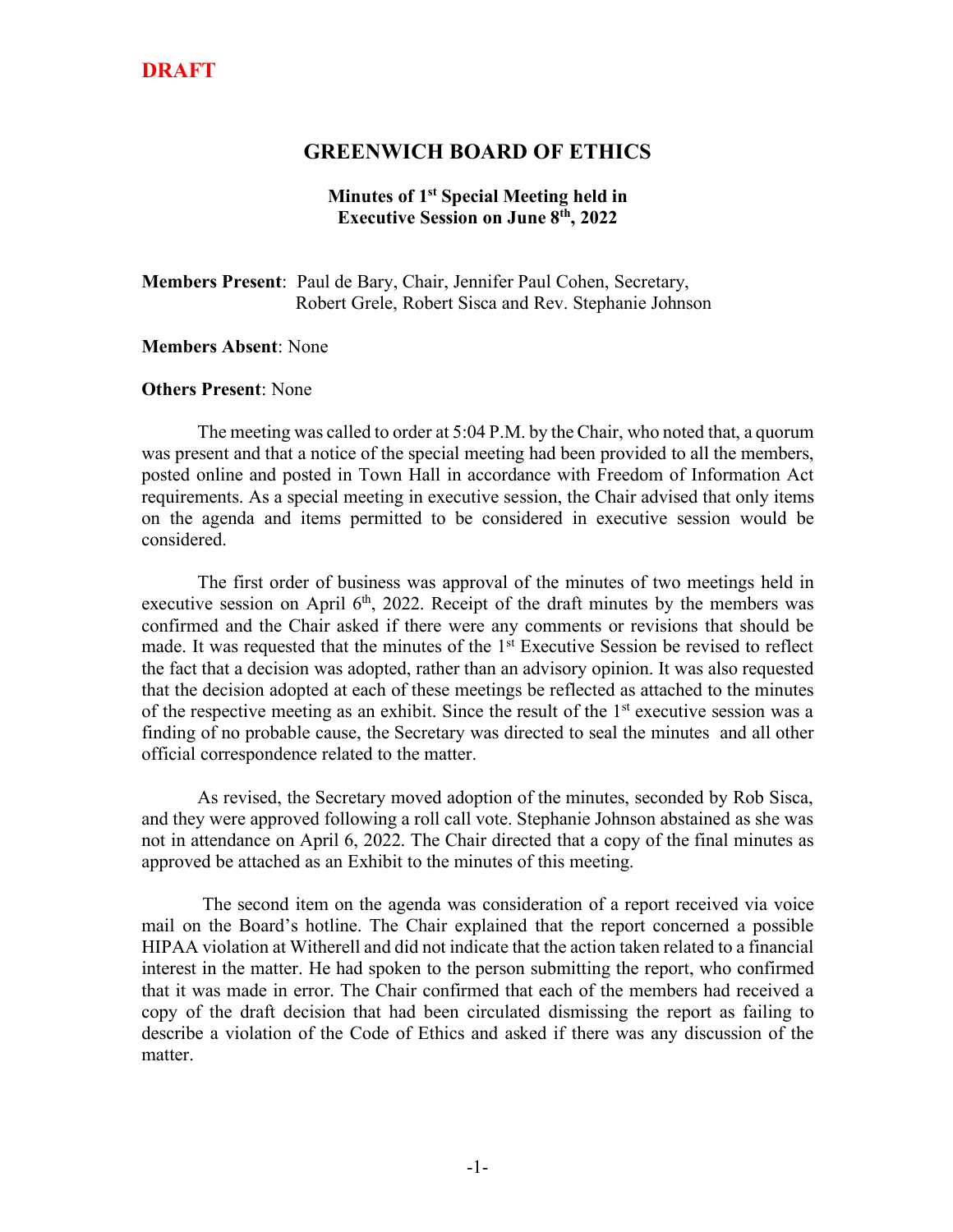There being no discussion, the Chair asked for a motion to approve the decision dismissing the report. The motion was made by Mr. Sisca and seconded by Rev. Johnson and was unanimously approved by roll call vote. The Chair noted that, as the Board had determined that the report it received was not a complaint describing a violation of the Code of Ethics, the minutes of the meeting and all of the Board's records with regard to the matter would now become public records. He therefore directed the Secretary to file the minutes.

Following this the Chair indicated that all matters listed on the agenda had come before the Board and moved to adjourn the meeting which was approved unanimously by roll call vote at 5:09.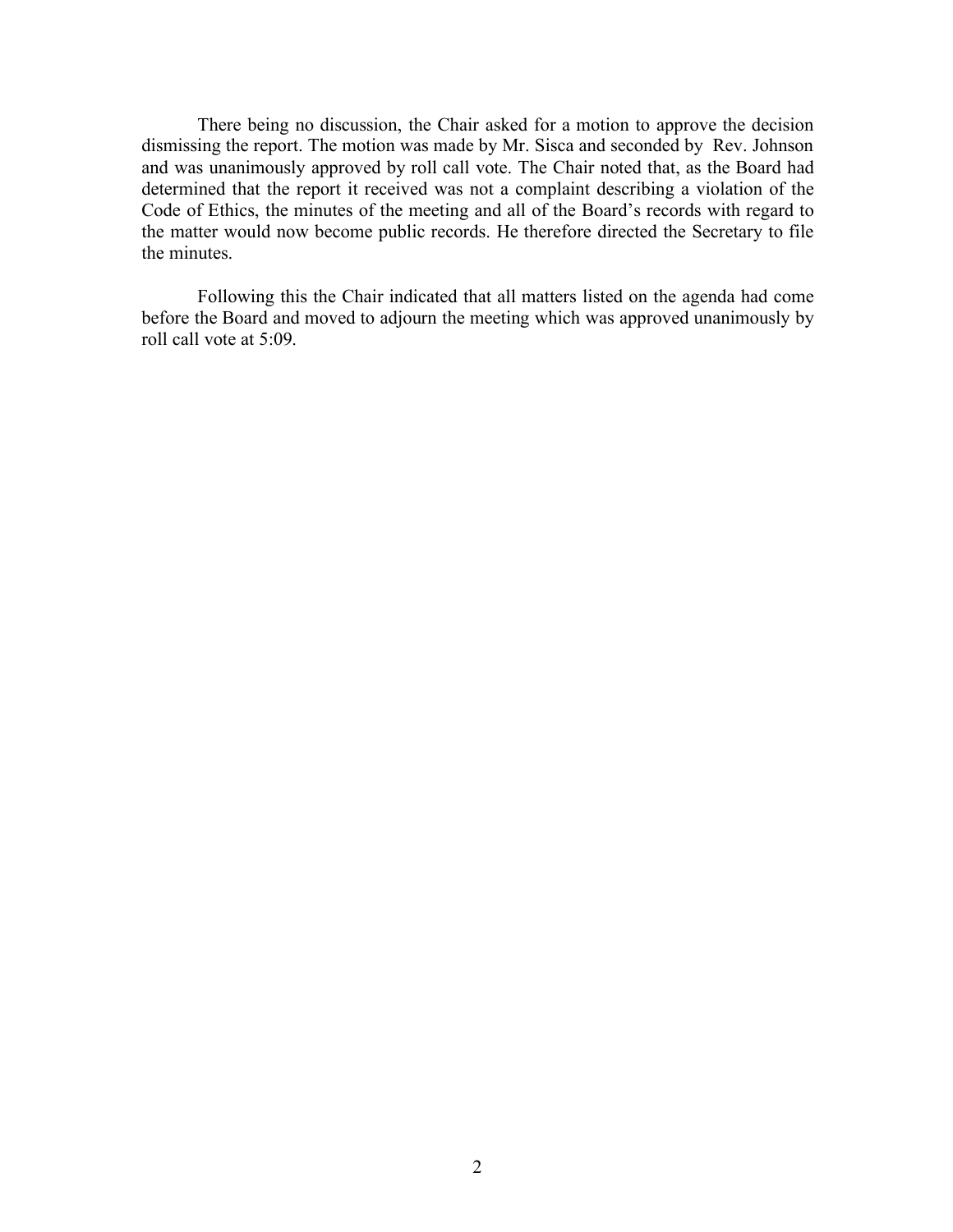# **Exhibit A**

**Final Minutes of Special Meetings on April 6th, 2022**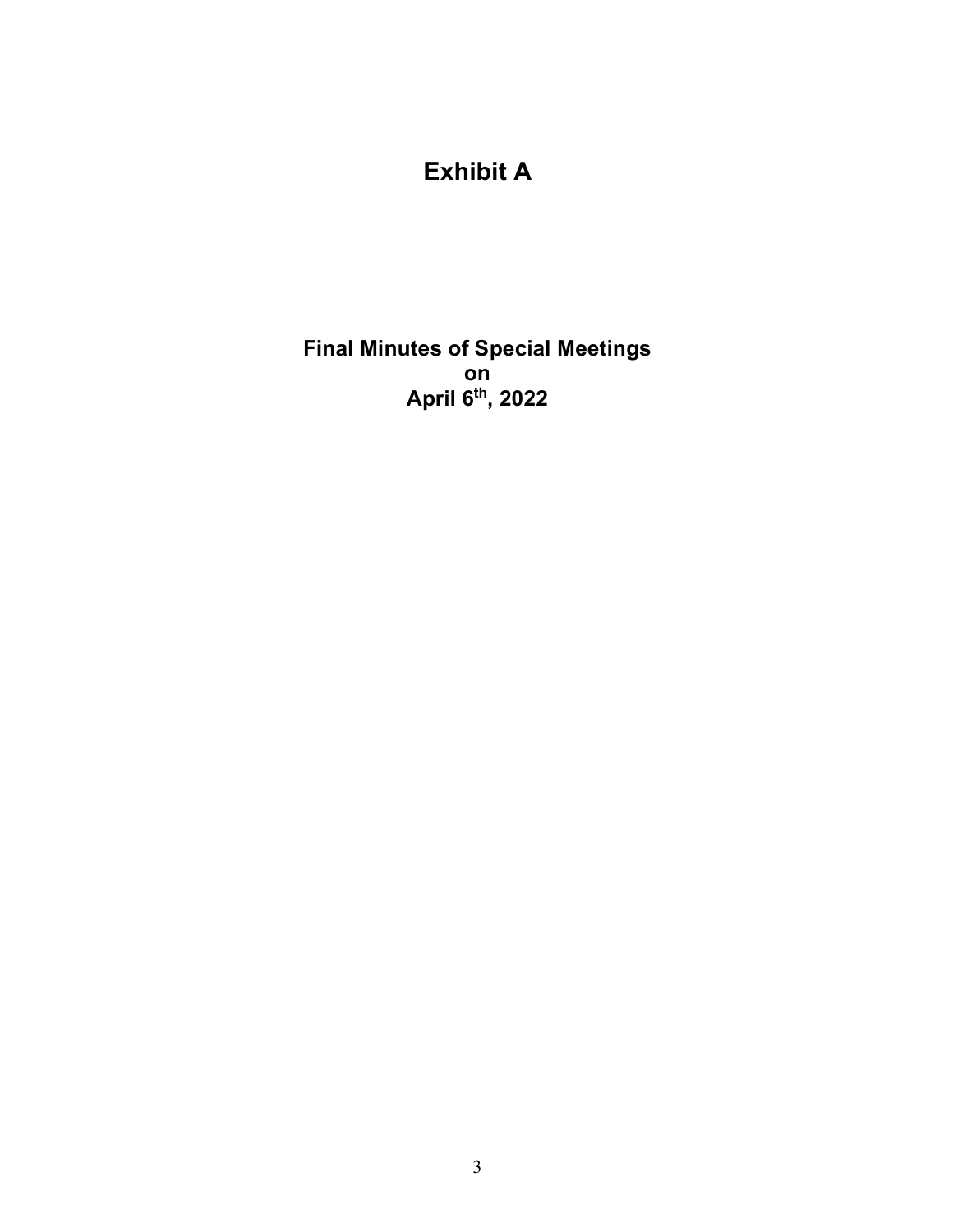# **DRAFT**

# **Minutes of 1st Meeting in Executive Session On April 6th, 2022**

**The minutes and decision of the Board approved at the April 6, 2022 meeting of the Board of Ethics have been sealed in accordance with the requirements of Section 1-82a of the Connecticut General Statutes due to a finding of no probable cause.**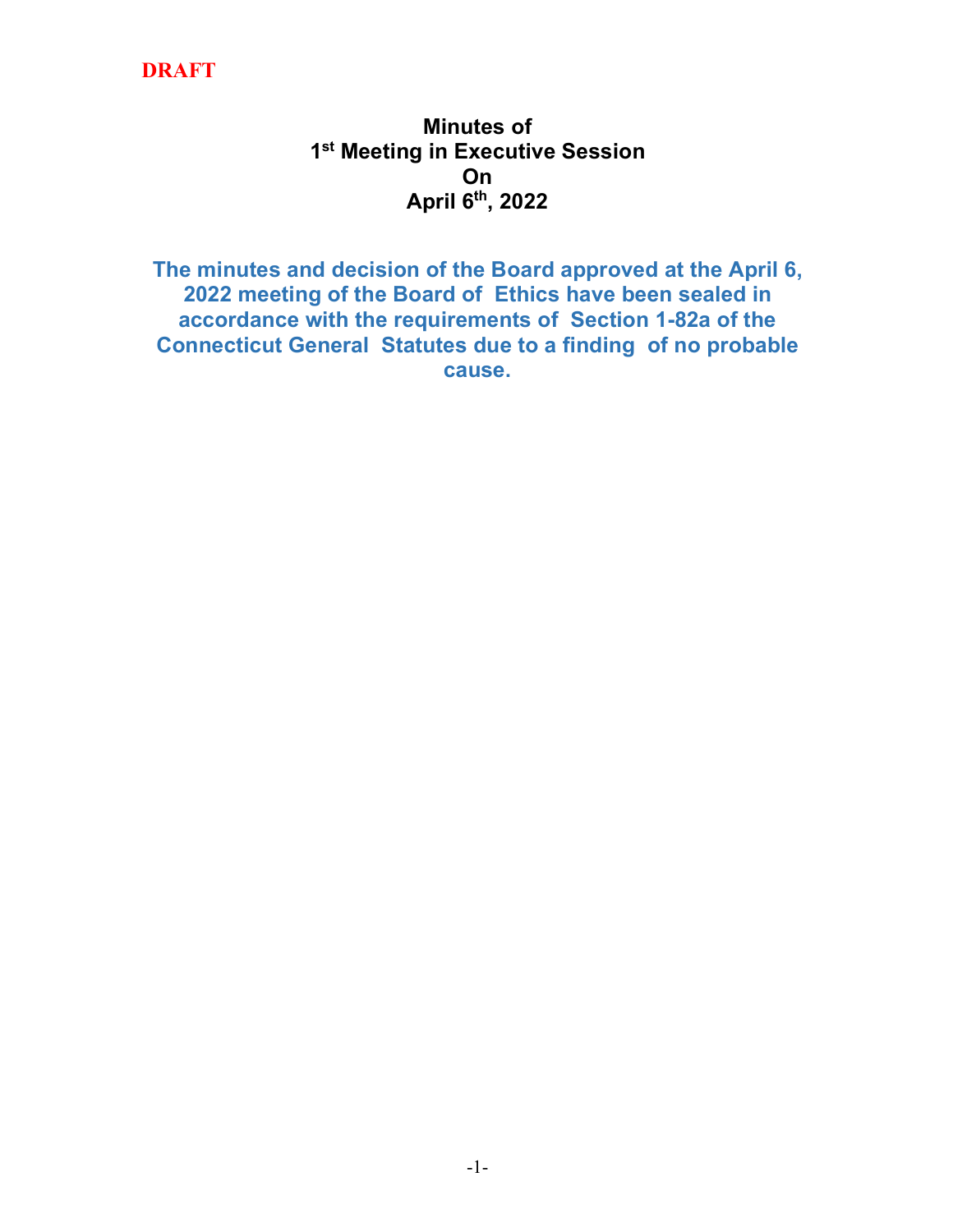### **GREENWICH BOARD OF ETHICS**

#### **Minutes of Executive Session 2 at Regular Meeting held on April 6, 2022**

**Members Present**: Paul deBary, Chair, Jennifer Paul Cohen, Secretary, Robert Grele, Robert Sisca

**Members Absent**: Rev. Stephanie Johnson

#### **Others Present**:

The virtual meeting was called to order executive session at 6:31 PM by the Chair, who noted by rollcall that a quorum was present and that only matters permitted to be dealt with in executive session pursuant to FOIA should be discussed. In accordance with FOIA requirements, he asked the Secretary to keep a list of all those in attendance and include the list in the minutes of the executive session. No persons other than the Board members attended the executive session.

The Chair asked for any final comments on the draft decision dismissing a report, because it was not a matter suitable for the Board to investigate in light of the remedies available.

There being no further comments or amendments to the draft decision, the Chair made a motion for its approval which was seconded by the Secretary. There being no opposition, the decision was unanimously adopted by rollcall of the members present and the Chair directed the Secretary to attach the decision as an Exhibit A to the minutes of the meeting.

Following this discussion, there was no further business before the Board and Executive Session 2 was adjourned by unanimous consent at 6:35 PM.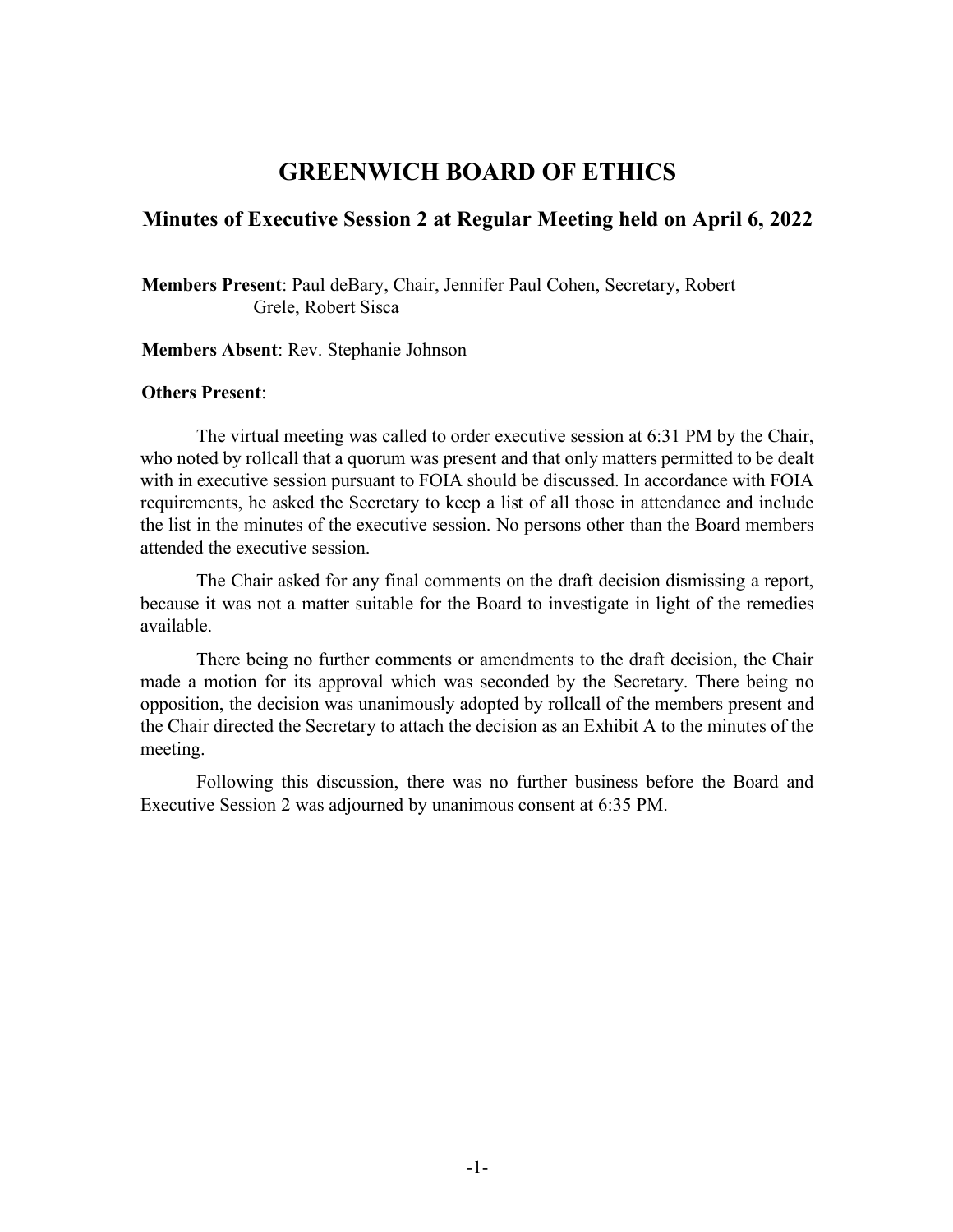# **Exhibit A**

**to**

**Minutes of Executive Session 2 at Regular Meeting held on April 6, 2022**

**Decision 22-02**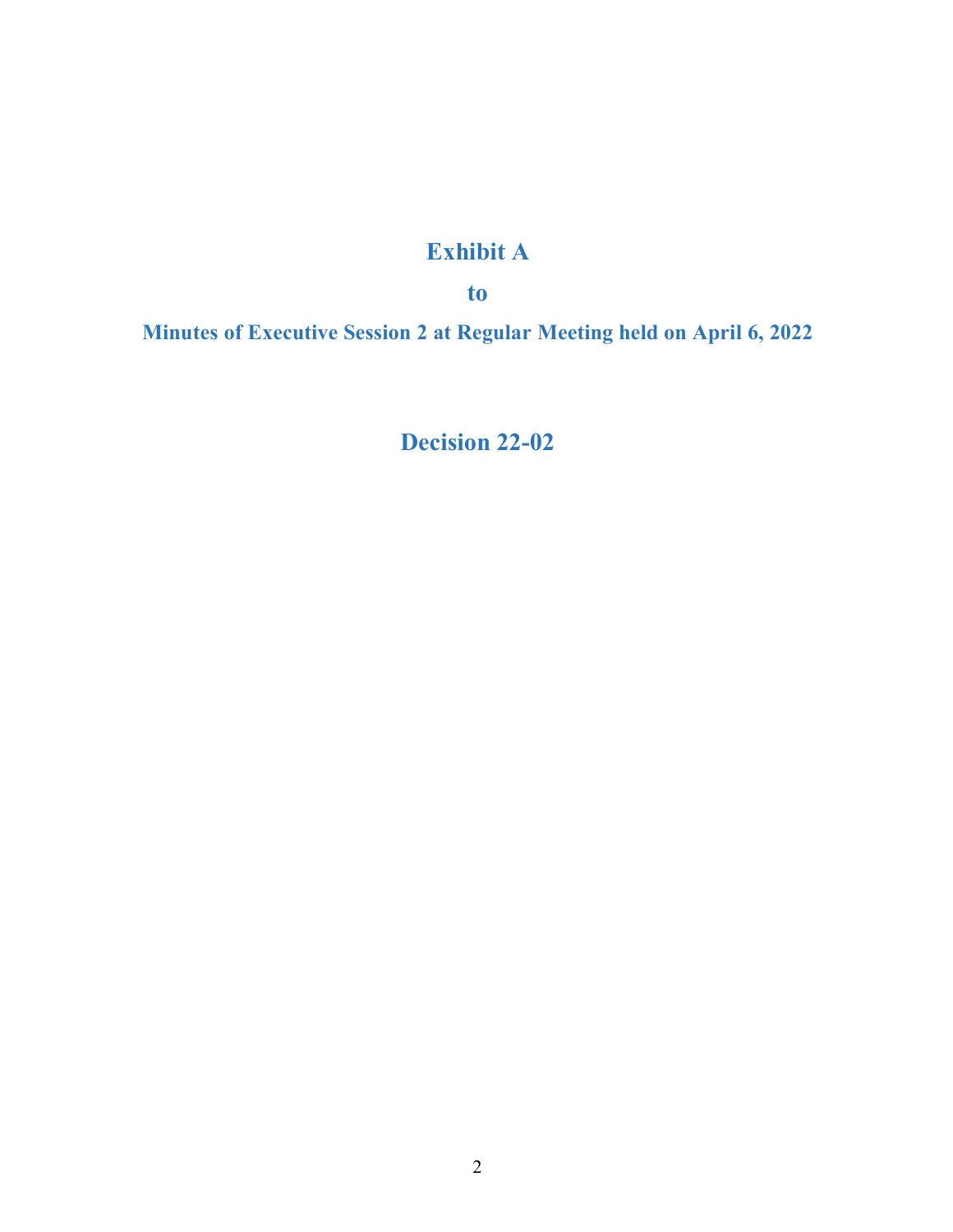#### **Decision No. 22-02**

**Date:** 4/6/22

**Topics**: Substantial Financial Interest, Exertion of Influence, Town Action, Complaint

**Code Sections:** Section 2(2), Section 4

The Board of Ethics received a report concerning the actions of a member of a Town Commission. The report was not submitted on the formal complaint form recommended in the Board's Statement of Procedures. However, since the Greenwich Code of Ethics does not prescribe the manner in which a complaint is to be made, the Board proceeded with a confidential review to determine if the report alleged a violation of the Code and, if so, whether there should be a preliminary investigation to determine if there was probable cause that the violation had actually occurred.

The first step in any such investigation is for the Board to evaluate whether the report alleges a violation of the Code by a Town Officer and whether the Board has jurisdiction over the subject matter and the person alleged to have violated the Code. In performing this review, the Board considers only the information contained in the report and, reading the report in the light most favorable to the person making the report, assumes the truth and completeness of this information without further investigation. After this evaluation, the Board makes a finding as to whether (a) the report makes a complaint that should be further investigated, or (b) should be dismissed because it fails to state a specific violation of the Code over which the Board has appropriate jurisdiction or involves issues or circumstances that are not appropriate to be addressed by the Board in light of the remedies available.

The Board determined that, as a member of a Town Commission, the respondent was a Town Officer within the meaning of the Code and therefore consideration of the report was within the jurisdiction of the Board.

#### **Information Contained in the Report**

The report alleged that the Commissioner had, during meetings of the Commission, participated in discussions at which an application concerning the design of a building on property owned by a neighbor of the Commissioner was being discussed. The report included reported statements by the Commissioner that (i) the Commissioner's input was needed because no one else on the Commission had the necessary expertise to review certain areas of the application under review, (ii) the Commissioner had discussed the matter with a member of the Department of Law and had not been advised that recusal was necessary, and (iii) that the Commissioner had not in fact voted on the matter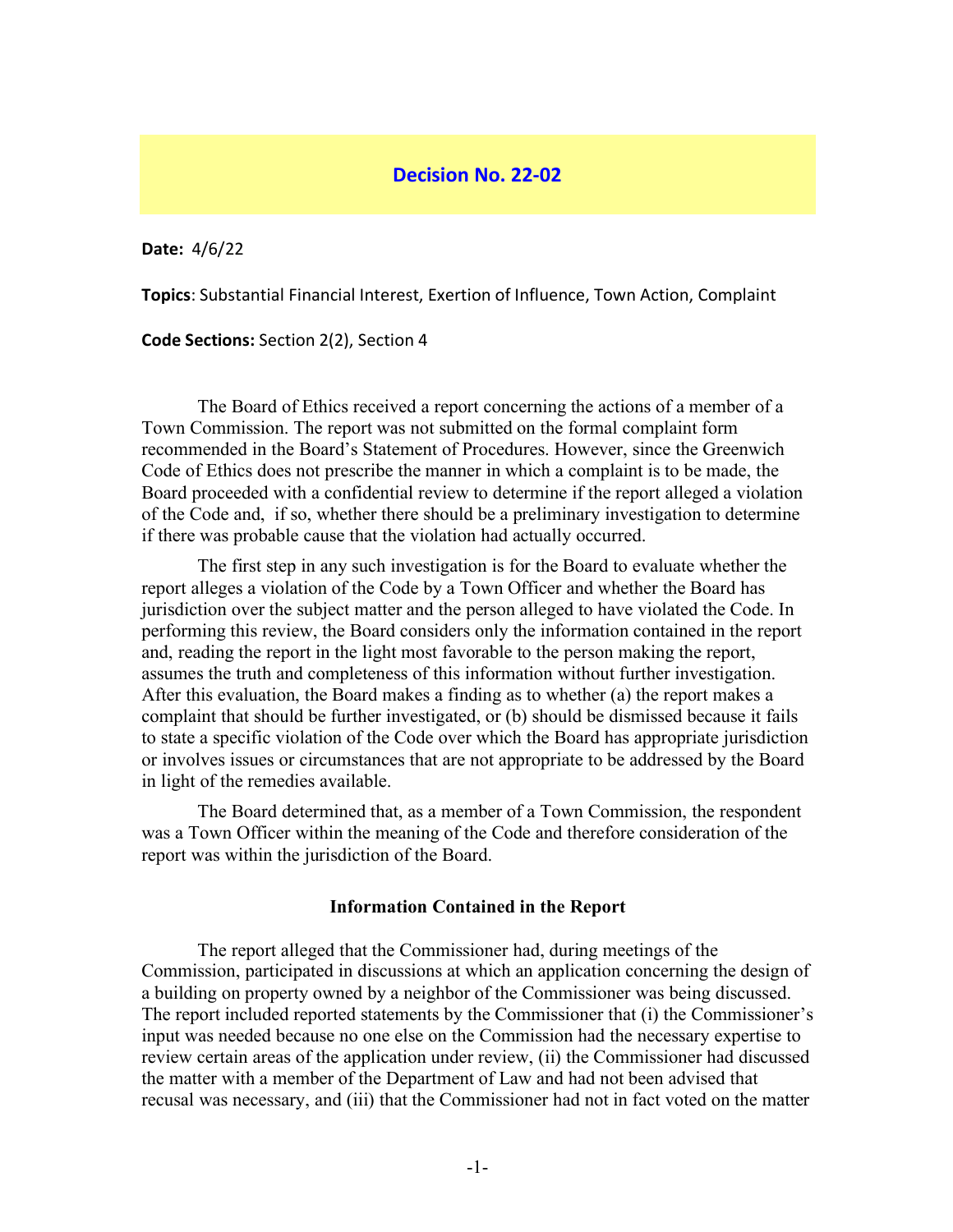and did not intend to do so. The report also indicated that the Commission had no policy under which it could prevent the Commissioner from participating in the discussion or control the manner in which the Commissioner's information was conveyed so that it could be clearly understood as an attempt to inform rather than influence the other Commissioners.

#### **Determination and Decision**

Under the Board's Statement of Procedures and Rules of Conduct, the report submitted was examined to determine if it described a possible violation of the Code of Ethics with sufficient specificity to enable the Board to conduct a proper investigation and whether it involved issues or circumstances that are appropriate to be addressed by the Board in light of the remedies available.

Section 4 of the Code of Ethics provides that:

"No Town Officer having a substantial financial interest in any transaction with the town or in any action to be taken by the town shall use his office to exert his influence or to vote on such transaction or action.

In the absence of a showing otherwise, a Town Officer may be presumed to have a financial interest in an application to a Town Commission concerning the design of a building on a neighbor's property. *Section 4 of the Code not only prohibits voting* on the matter, it prohibits influencing the matter. Absent a showing that a Town Officer has formally disclosed an interest in a matter and has followed strict rules established by non-interested members to ensure that information has been provided only to inform, rather than influence the matter, the Board will assume that any participation in the review or discussion of a matter is an attempt to influence the matter, unless further information proves otherwise. Neither the absence of other members' expertise on the Commission nor the lack of a warning by the Department of Law alters this result.

Accordingly, the Board determined that the report met the criteria for a complaint describing a violation of the Code. Prior to this determination, however, the Board learned that the Commissioner had resigned from consideration for reappointment to the Commission, had no further participation in the matter, and was no longer a member of the Commission. In addition, the Commission had adopted a Conflict of Interest Policy using a template recommended by the Board. As a result, the Board determined that the report no longer involved issues or circumstances that are appropriate to be addressed by the Board in light of the remedies available. It was therefore determined that the submission did not qualify as a complaint that should be investigated under the Code.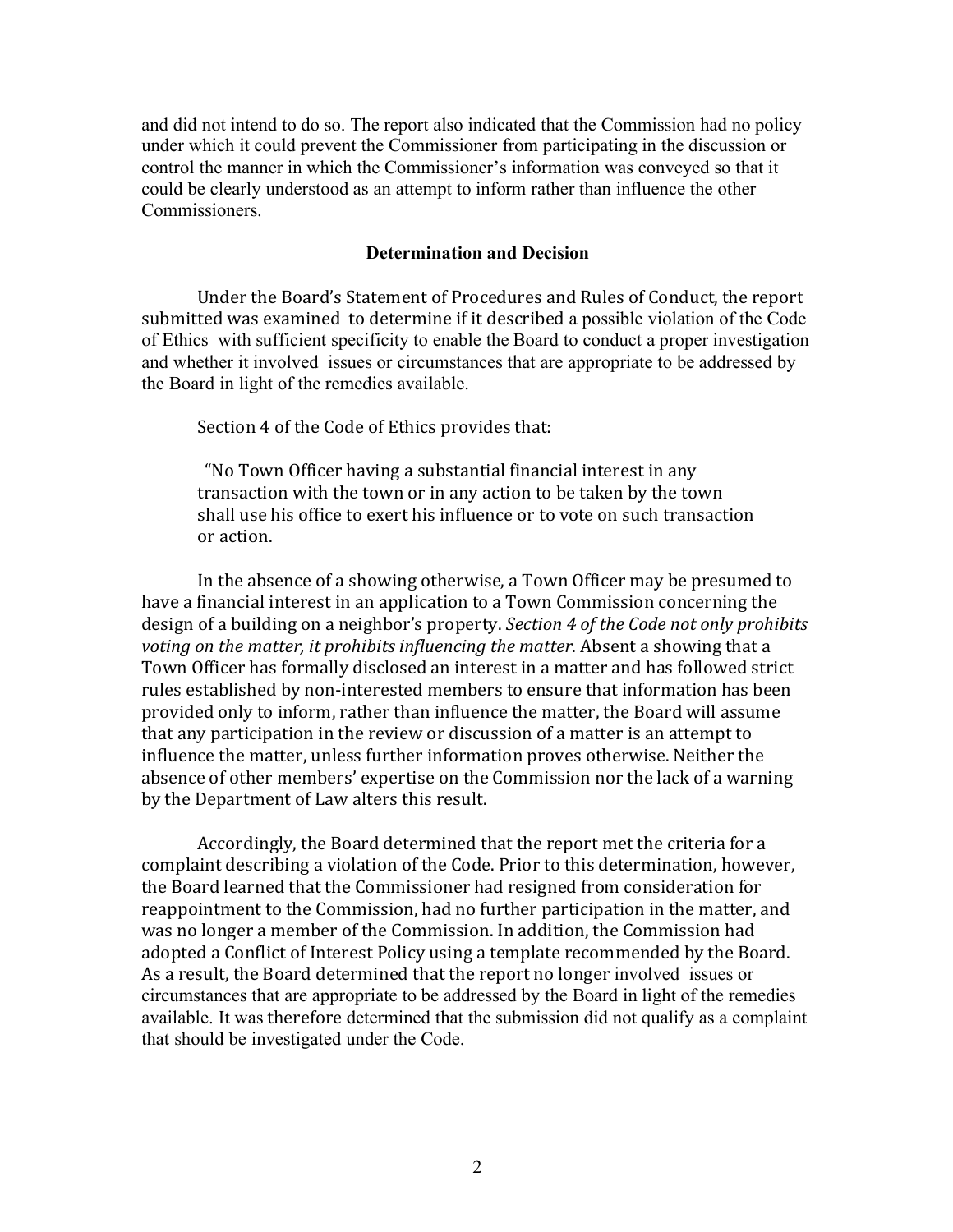# **Exhibit B**

**to**

**Minutes of 1st Special Meeting held in Executive Session on June 8th, 2022**

# **Decision #22-03**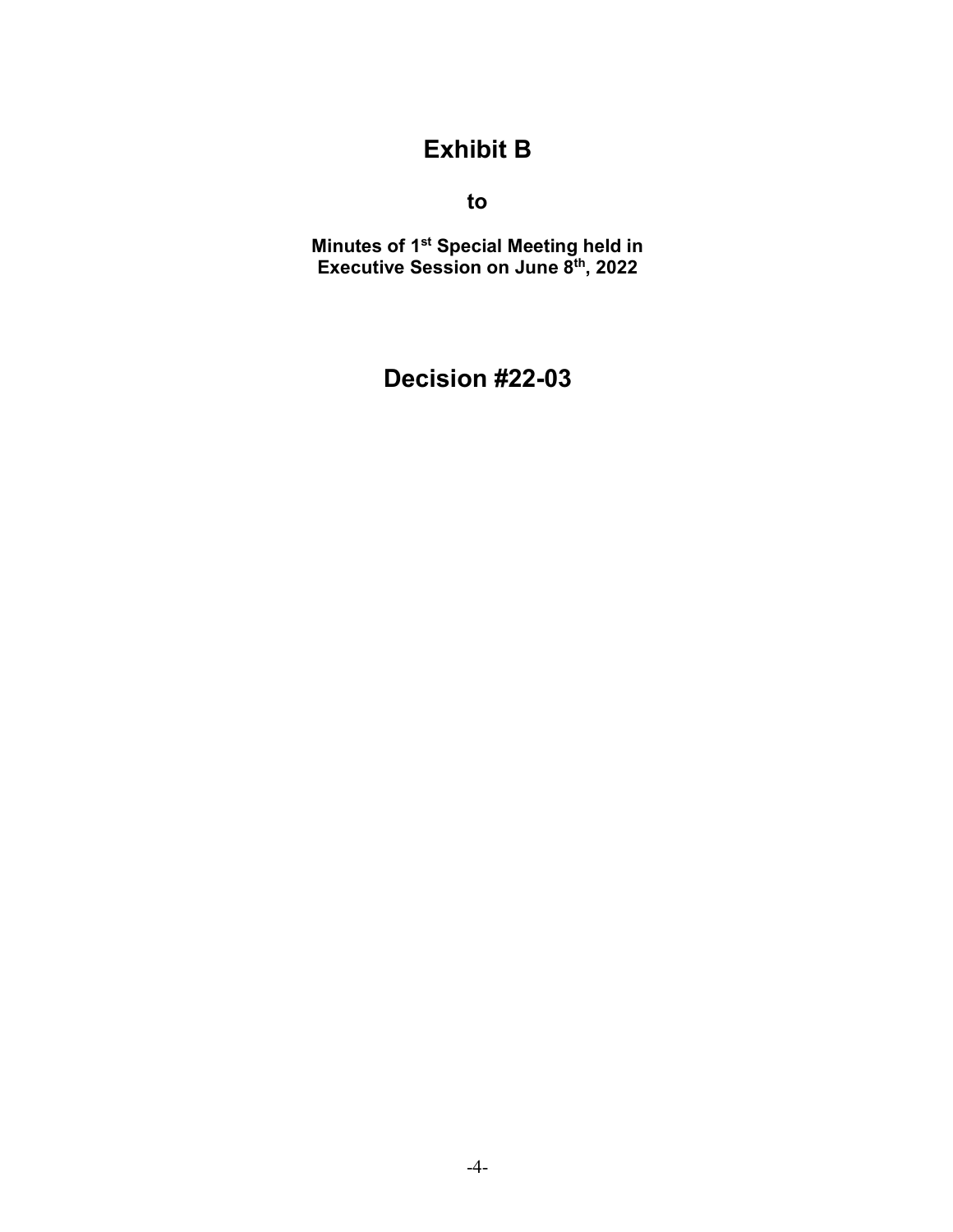#### **Decision No. 22-03**

**Date: 6**/8/22

**Topics:** Complaints, Sufficiency, Town Officer

**Code Sections:** Section 8, Subsection 2(3)

The Board of Ethics received a report through a voicemail message on its hotline on May 20th, 2022. The caller was identified as a registered nurse whose mother was a patient at Nathanial Witherell. In accordance with its Statement of Procedures and Rules of Conduct, the Board proceeded with a review of the report to determine if it alleged a violation of the Greenwich Code of Ethics.

The first step in any such investigation is for the Board to evaluate whether the report alleges a violation of the Code by a Town Officer and whether the Board has jurisdiction over the subject matter and the person alleged to have violated the Code. In performing this review, the Board considers only the information contained in the report and assumes the truth and completeness of this information without further investigation. After this evaluation, the Board makes a finding as to whether the report (a) makes a complaint that should be further investigated or (b) should be dismissed because it fails to state a specific violation of the Code over which the Board has appropriate jurisdiction or involves issues or circumstances that are not appropriate to be addressed by the Board in light of the remedies available.

#### **Information Contained in the Report**

The report alleged that the respondent, who was a member of the staff at Nathaniel Witherell, had publicly posted the results of tests of residents for the Covid-19 virus in manner that allowed them to be personally identified. A concern was expressed that this was a violation of the federal Health Insurance Portability and Accountability Act of 1996 (HIPAA). A formal acknowledgment of the report was sent to the individual submitting the report, notifying the individual that the report would be reviewed in executive session at the next meeting and encouraging the individual to attend the meeting and/or provide more specific information as to any violation of the Code that may have occurred. The Chair reported that he had also spoken to the person submitting the report, briefly described the provisions of the Code and explained that the Board was authorized only to investigate possible violations of the Code. The caller apologized for being unfamiliar with the Board's responsibilities and agreed that the matter was more appropriate to be reported to other responsible parties.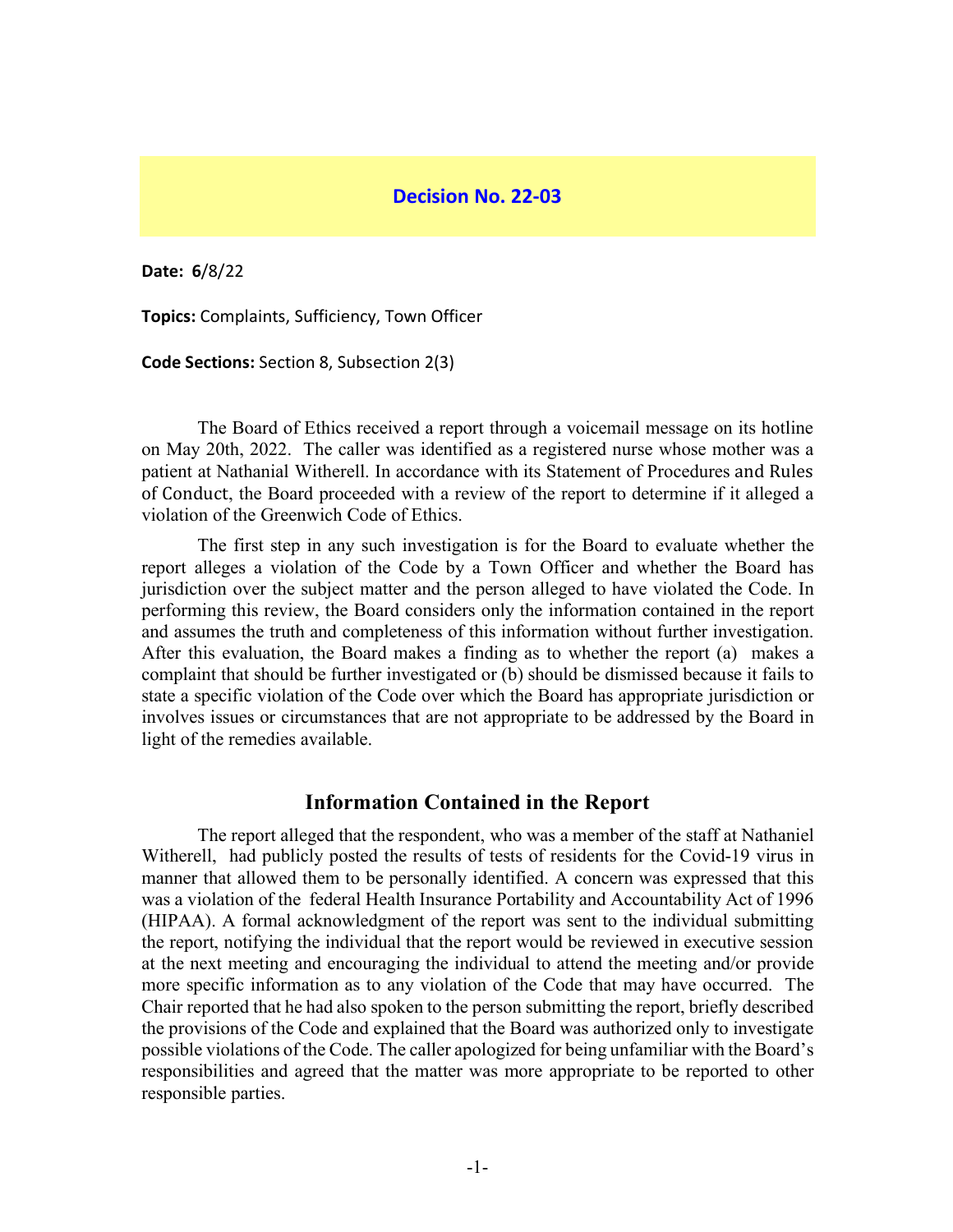### **Determination and Decision**

Notwithstanding the acknowledgement of the individual submitting the report, the Board carefully reviewed it to determine if: 1) it described a possible violation of the Code of Ethics with sufficient specificity to enable the Board to conduct a proper investigation and 2) it involved issues or circumstances that are appropriate to be addressed by the Board in light of the remedies available.

The Board determined that, as an employee of a Town owned facility, the respondent was a Town Officer within the meaning of the Code. However, it determined that the report neither alleged facts supporting the conclusion that a violation of the Code existed nor involved issues or circumstances that are appropriate to be addressed by the Board in light of the remedies available. The Board made this determination for the following reasons:

- 1) Section 8 of the Code of Ethics requires the Board of Ethics to investigate possible violations of the Code of Ethics.
- 2) The Board determined that the report was not a complaint that it was required to investigate because the report only alleged only a violation of HIPPA rather than violation of the Code.

Accordingly, the Board dismissed the report submitted because it did not qualify as a complaint that should be investigated under the Code.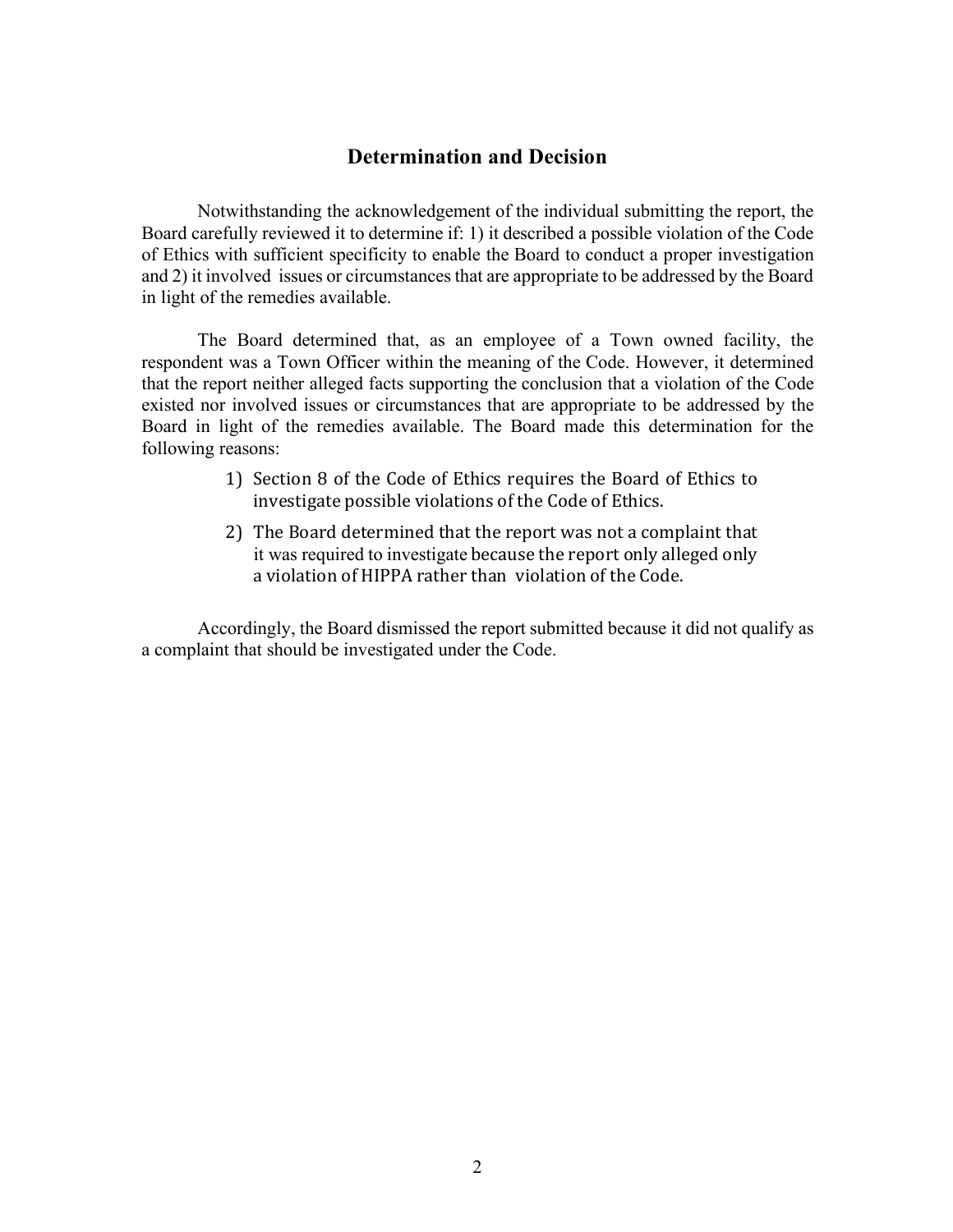## **BOARD OF ETHICS OF THE TOWN OF GREENWICH RECORD OF VOTES BY THE BOARD**

# **DATE: JUNE 8TH, 2022 1st Executive Session**

### **MOTION/RESOLUTION: (1) TO APPRPVE MINUTES OF MEETINGS IN EXECUTIVE SESSION ON APRIL 6TH, 2022**

| <b>Member</b>                 | Yea      | Nay   Abstain   Absent |  |
|-------------------------------|----------|------------------------|--|
| Paul de Bary                  | X        |                        |  |
| <b>Jennifer Paul Cohen</b>    | <b>X</b> |                        |  |
| <b>Robert Grele</b>           | <b>X</b> |                        |  |
| <b>Rev. Stephanie Johnson</b> |          | X                      |  |
| <b>Robert Sisca</b>           |          |                        |  |